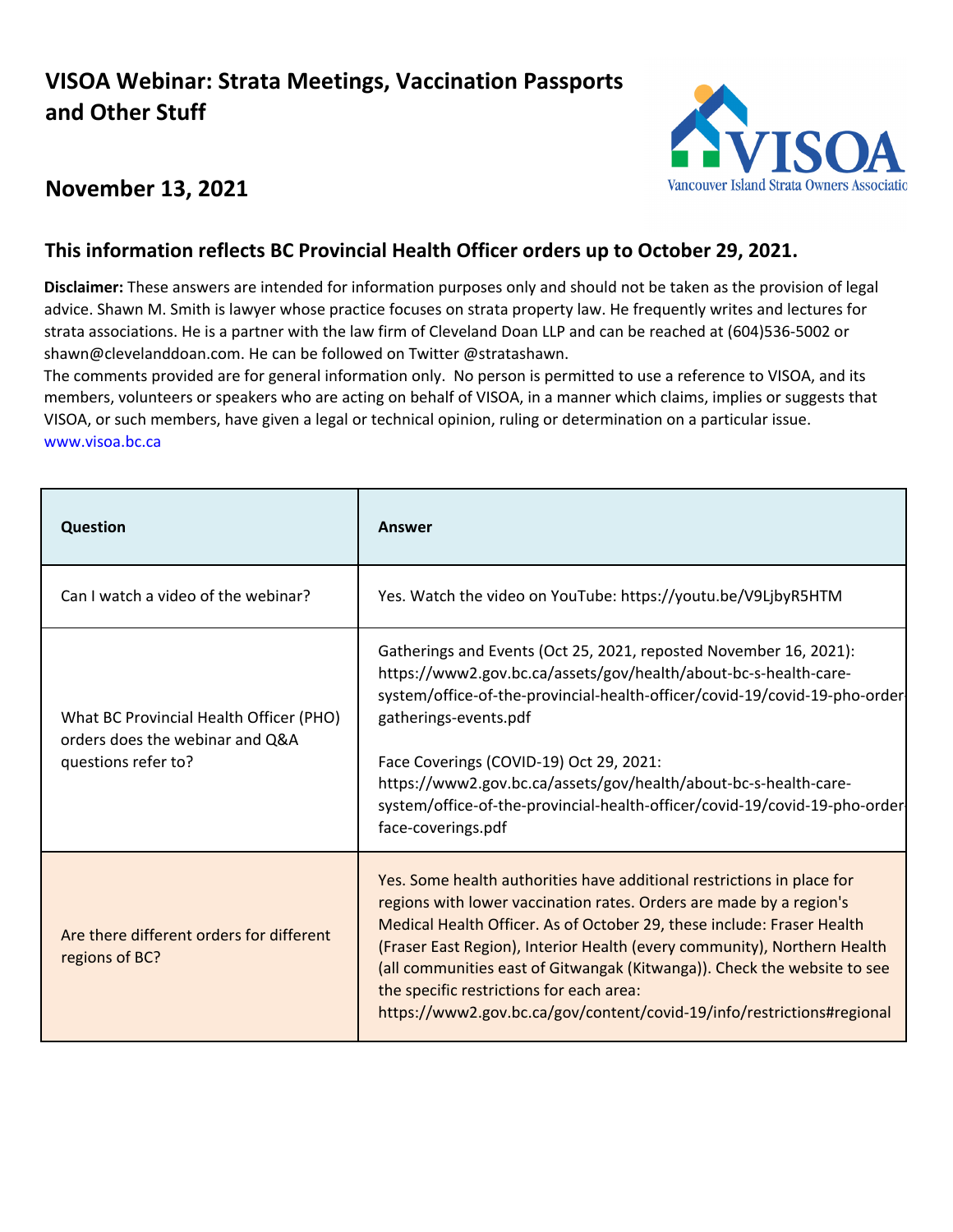| <b>Question</b>                                                                                                                                                        | <b>Answer</b>                                                                                                                                                                                                                                                                                                                                                                                                                                                                                                                                                   |
|------------------------------------------------------------------------------------------------------------------------------------------------------------------------|-----------------------------------------------------------------------------------------------------------------------------------------------------------------------------------------------------------------------------------------------------------------------------------------------------------------------------------------------------------------------------------------------------------------------------------------------------------------------------------------------------------------------------------------------------------------|
| Where can I see all of the up-to-date<br>Orders?                                                                                                                       | See all of the orders and notices from the BC Provincial Health Officer that<br>are related to COVID-19 here:<br>https://www2.gov.bc.ca/gov/content/health/about-bc-s-health-care-<br>system/office-of-the-provincial-health-officer/current-health-topics/covid-<br>19-novel-coronavirus                                                                                                                                                                                                                                                                       |
| <b>Indoor Events such as AGMs and SGMs</b>                                                                                                                             |                                                                                                                                                                                                                                                                                                                                                                                                                                                                                                                                                                 |
| We usually get about 60 people attending<br>our AGM and about 20 by proxy. Are<br>these owners required to show their<br>passports?                                    | Yes. Under the Provincial Health Officer (PHO) order, any owner or<br>organizer of the event (in the case of an AGM, this is the strata<br>corporation) must check the vaccination passport and identification of<br>each attendee for an indoor gathering of over 50 people. They must refuse<br>entry to anyone who does not comply unless that person has a<br>government exemption.                                                                                                                                                                         |
| What happens if they refuse to show<br>proof of vaccination?                                                                                                           | If the person refuses they cannot be allowed in and must assign a proxy to<br>vote on their behalf. If the meeting is also being held electronically, they<br>could attend using that method.                                                                                                                                                                                                                                                                                                                                                                   |
| If someone isn't vaccinated or won't show<br>their vaccination passport due to a health<br>or religious exemption, what can the<br>strata ask for in the way of proof? | There are currently no exemptions (religious or medical) for the Provincial<br>Health Officer (PHO) Order. Such considerations arise only with respect to<br>strata imposed mandates.                                                                                                                                                                                                                                                                                                                                                                           |
| I thought I heard recently that the<br>religious exemption was revoked?                                                                                                | See above.                                                                                                                                                                                                                                                                                                                                                                                                                                                                                                                                                      |
| So are you saying that a strata<br>corporation can legally force an individual<br>to supply personal medical information?                                              | If they want to attend a meeting or social gathering of over 50 people,<br>then, yes. As there is a Provincial Health Officer (PHO) order, the person<br>attending is legally requried to prove they are permitted to attend. If the<br>person refuses they can attend the general meeting electronically or assign<br>a proxy to vote on their behalf.<br>There are a few other situations when the strata could reasonably request<br>medical information such as when an owner requests an accommodation<br>due to a disability under the Human Rights Code. |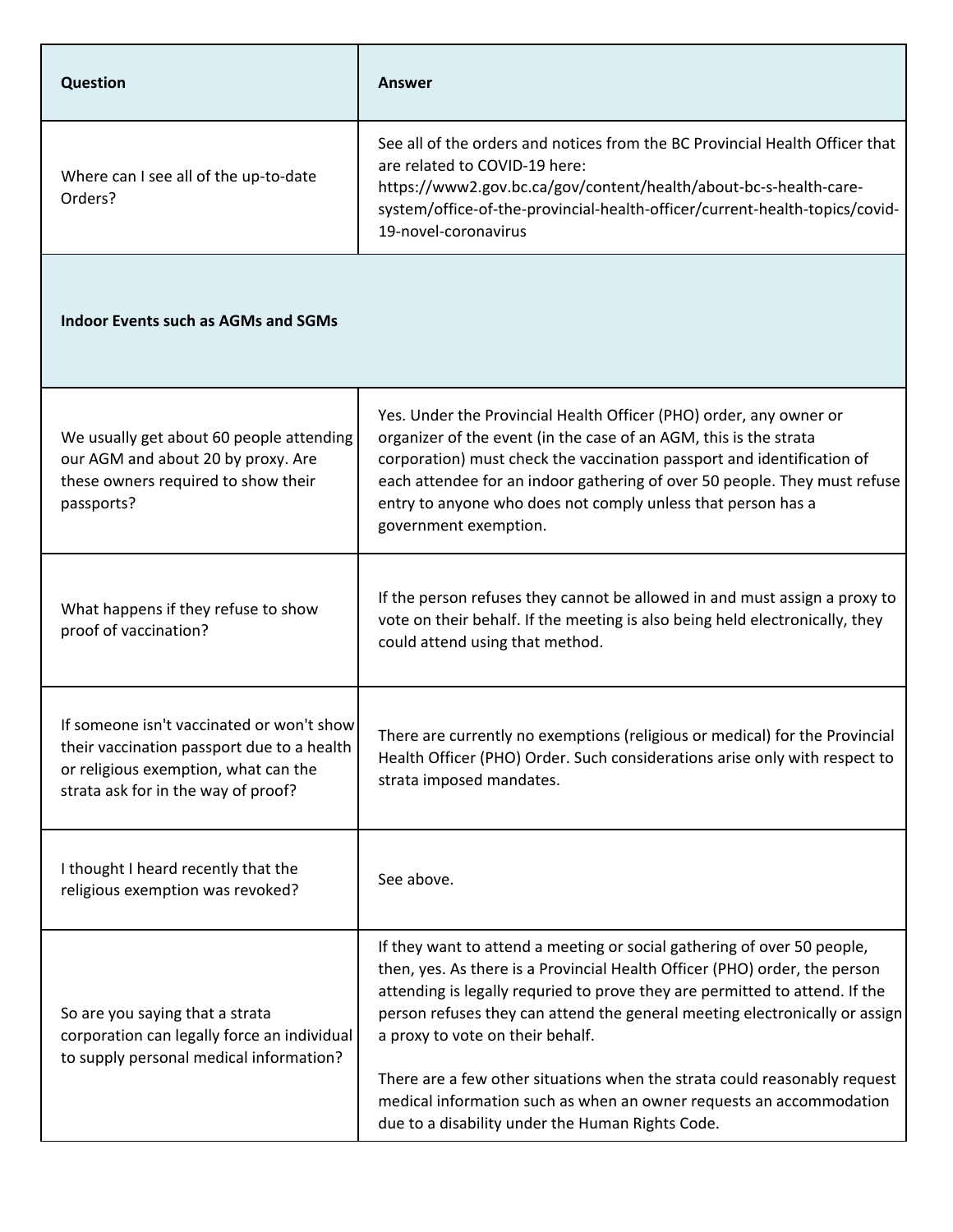| <b>Question</b>                                                                                                                                                       | <b>Answer</b>                                                                                                                                                                                                                                                                                                                                                                                                                                                                                                                                                                                |
|-----------------------------------------------------------------------------------------------------------------------------------------------------------------------|----------------------------------------------------------------------------------------------------------------------------------------------------------------------------------------------------------------------------------------------------------------------------------------------------------------------------------------------------------------------------------------------------------------------------------------------------------------------------------------------------------------------------------------------------------------------------------------------|
| I thought Bonnie Henry said that no<br>doctor's letter is ever required for proof<br>of a medical exemption.                                                          | If an owner requests an exemption from something under the Human<br>Rights Code on medical grounds, they are requried to provide proof of<br>their medical condition and how it applies to their exemption request.                                                                                                                                                                                                                                                                                                                                                                          |
| Is social distancing still required?                                                                                                                                  | In the case of holding a seated event such as a general meeting, the<br>current order says that each person must have their own seat and you<br>must use the full capacity of room. So spread out the seats as much as<br>possible. The order does not specifically say that you must keep everyone 6<br>feet apart.                                                                                                                                                                                                                                                                         |
| We like doing our AGMs electronically.<br>Can we keep doing that?                                                                                                     | If your strata does not have a bylaw allowing general meetings to be held<br>electronically, then you are only allowed to use this method until<br>December 31, 2021. (That date might be extended. See below.)                                                                                                                                                                                                                                                                                                                                                                              |
| What is the likelyhood that the BC<br>government will extend the date that<br>stratas can hold AGMs and SGMs<br>electronically (virtual meetings) without a<br>bylaw? | This provision was made possible by the "COVID-19 Related Measures Act".<br>On October 21, 2021 the BC government issued a news release saying that<br>the Province intends to introduce amendments to the COVID-19 Related<br>Measures Act to extend it beyond the repeal date of Dec. 31,<br>2021.https://news.gov.bc.ca/releases/2021AG0157-002002<br>There is no guarantee that the proposed amendments will be passed or<br>that it will continue to apply to allow these meetings to continue<br>electronically without a bylaw. Join VISOA's mailing list for updates.<br>visoa.bc.ca |
| Does the order about requiring<br>vaccination passports for<br>gatherings/events apply when there are<br>less than 50 people?                                         | No. The organizer of the event (for an AGM the strata corporation is the<br>organizer), is not required to check proof of vaccination for groups of less<br>than 50 people.                                                                                                                                                                                                                                                                                                                                                                                                                  |
| Do the organizers of the event such as a<br>property manager and council members<br>count in the 50?                                                                  | No. The number can exceed 50 to allow for these extra persons without<br>triggering the requirement to check each attendee for proof of vaccination.                                                                                                                                                                                                                                                                                                                                                                                                                                         |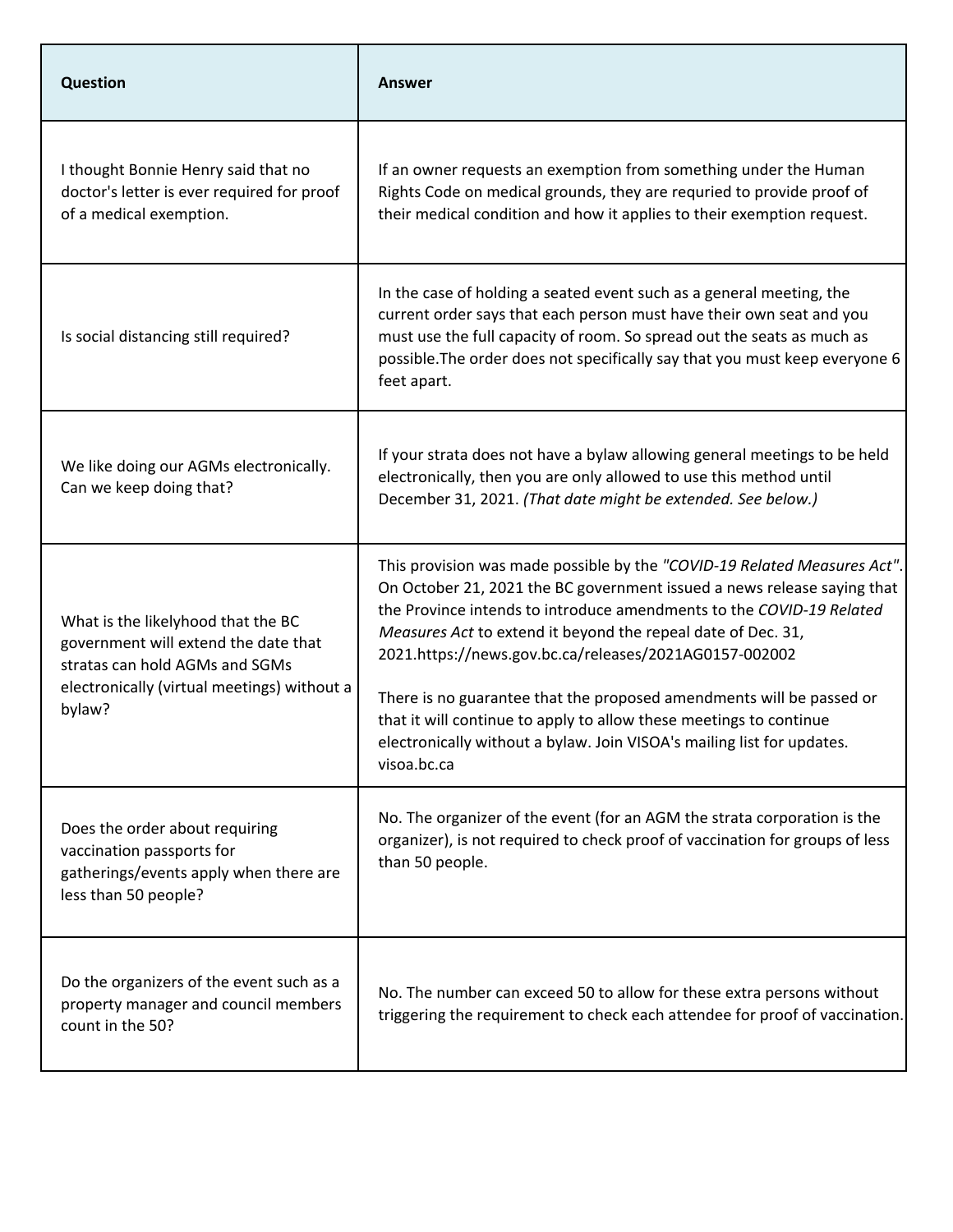| <b>Question</b>                                                                                                                                                                                                                                                                                                              | <b>Answer</b>                                                                                                                                                                                                                                                                                                                                                                                                                                                                                                                                                                                                                      |
|------------------------------------------------------------------------------------------------------------------------------------------------------------------------------------------------------------------------------------------------------------------------------------------------------------------------------|------------------------------------------------------------------------------------------------------------------------------------------------------------------------------------------------------------------------------------------------------------------------------------------------------------------------------------------------------------------------------------------------------------------------------------------------------------------------------------------------------------------------------------------------------------------------------------------------------------------------------------|
| For indoor social events are children of all<br>ages counted in the 50?                                                                                                                                                                                                                                                      | Yes, all persons, regardless of age are counted when determining whether<br>there are more than 50 persons in attendance, thereby requiring proof of<br>vaccination. However only persons aged 12 and over must provide proof of<br>vaccination. Only persons aged 5 and over are required to comply with the<br>order about masks in public spaces.                                                                                                                                                                                                                                                                               |
| Could council conduct a poll of owners in<br>advance of an AGM to determine how<br>many intend to attend the meeting in<br>person and how many intend to vote by<br>proxy?                                                                                                                                                   | Council could do a poll but should ask for the minimal amount of<br>information. For example you could ask if they intend to attend the<br>meeting in person, or whether they prefer to attend electronically or in-<br>person, but it would not be appropriate to ask them if they intend to vote<br>by proxy.                                                                                                                                                                                                                                                                                                                    |
| If the AGM notice told owners that the<br>AGM would be held electronically by<br>Zoom, can the meeting be changed to an<br>in-person meeting after the notice has<br>been given?                                                                                                                                             | The same principle applies as when a physical location is changed after a<br>notice has been provided. Every owner must be notified of the change so<br>that everyone knows where the meeting will take place. You cannot inform<br>some owners and not others. Nor can you simply post a notice in the<br>lobby. Each owner must be given proper notice of the change. The best<br>practice would be to only change venues (whether physical or electronic)<br>in rare circumstances and only when absolutely necessary.                                                                                                          |
| Can owners request a hybrid meeting to<br>make everyone feel comfortable at an<br>AGM? Even though we are a small strata<br>of less than 50 units, our property<br>manager says it has to be by Zoom only. I<br>think this is restricting as some owners<br>are technically challenged or don't have<br>access to computers. | Your strata council makes the decisions and directs the property manager.<br>Most bylaws require the president to chair the AGM. So council could hold<br>the AGM in person and allow owners to attend in person. The manager<br>and other owners could attend by Zoom if they wish. Make sure the Notice<br>includes instructions for both methods of attendance. You should also<br>ensure that you have the audio/visual equipment that makes it possible for<br>people attending in person and by Zoom to hear each other. Test this<br>before sending out the Notice of the meeting to ensure that this will work<br>for you. |
| <b>Bylaws and Rules</b>                                                                                                                                                                                                                                                                                                      |                                                                                                                                                                                                                                                                                                                                                                                                                                                                                                                                                                                                                                    |
| Can council create a rule requiring that<br>masks be worn in the common areas such<br>as hallways and elevators, or is that<br>considered a significant change of use<br>that requires a 3/4 vote at a general<br>meeting?                                                                                                   | The strata corporation may make rules governing the use, safety and<br>condition of the common property and common assets. Rules are created<br>by council. Must be ratified by majority vote at the next AGM.                                                                                                                                                                                                                                                                                                                                                                                                                     |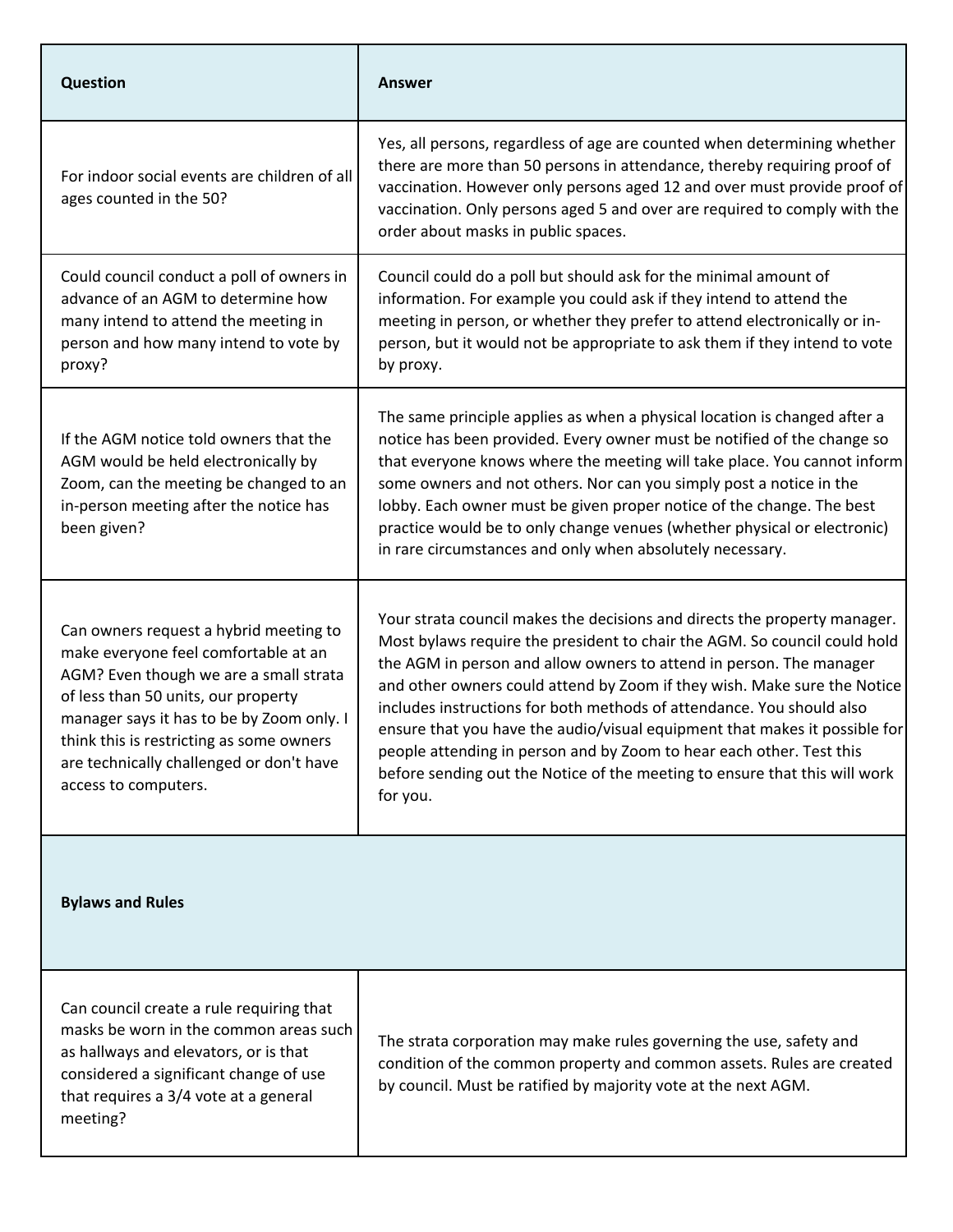| <b>Question</b>                                                                                                                                                                                                                         | <b>Answer</b>                                                                                                                                                                                                                                                                                                                                                                                                                                                                                                                                                                                                               |
|-----------------------------------------------------------------------------------------------------------------------------------------------------------------------------------------------------------------------------------------|-----------------------------------------------------------------------------------------------------------------------------------------------------------------------------------------------------------------------------------------------------------------------------------------------------------------------------------------------------------------------------------------------------------------------------------------------------------------------------------------------------------------------------------------------------------------------------------------------------------------------------|
| Can our strata pass a COVID-related bylaw<br>requiring vaccine passports to be shown<br>before entering a general meeting?<br>Typically, approx 150 out of 235 owners<br>attend in-person. The room has a capacity<br>of 105.           | Since you are expecting about 150 people to attend in-person, you don't<br>require a bylaw. The Provincial Health Officer (PHO) order already requires<br>that the organizer of the event only permit vaccinated persons with proof<br>of vaccination into the meeting. If you want to pass a bylaw that requires<br>residents to provide proof of vaccination for other circumstances, contact<br>a strata lawyer.<br>In this case, as the number of persons exceeds the capacity of the room,<br>you could hold your AGM electronically or as a hydrid meeting (a<br>combination of in-person and electronic attendance). |
| There will only be 30 people attending<br>our AGM but we are putting protocols in<br>place to require masks, distance 6 feet,<br>and show vacciation passports. As this<br>isn't required for groups under 50, can we<br>require these? | As these protocols go further than the Provincial Health Officer (PHO)<br>order, the strata would have to have bylaws permitting the council to<br>impose these requirements. Contact a strata lawyer as there are numerous<br>legal issues including privacy, human rights and significant unfairness.                                                                                                                                                                                                                                                                                                                     |
| Gyms, clubhouses and guest suites                                                                                                                                                                                                       |                                                                                                                                                                                                                                                                                                                                                                                                                                                                                                                                                                                                                             |
| Do the mask and vaccine mandates apply<br>to guest suites that are rented to friends<br>and relatives of owners?                                                                                                                        | Renting guest suites in a strata is not normally considered a commercial<br>use. Mask and vaccine passport requirements do not apply to this situation<br>since the rental of a guest suite is not an indoor event and does not create<br>a gathering of over 50 people.                                                                                                                                                                                                                                                                                                                                                    |
| Our gym and clubhouse are in two<br>separate, stand-alone buildings. Does the<br>vaccination passport requirement apply<br>even though it's used only by owners,                                                                        | If the gym was used commercially then the passport requirement would<br>apply. If it is used only by residents and occassional guests, then it is<br>exempt.<br>For the clubhouse, it depends on how many users there are. If there is a<br>gathering of 50 or more people then the owner (the strata) and the                                                                                                                                                                                                                                                                                                              |
| occupants and guests?                                                                                                                                                                                                                   | organizer (which might be the strata or an owner) must comply with the<br>Orders.                                                                                                                                                                                                                                                                                                                                                                                                                                                                                                                                           |